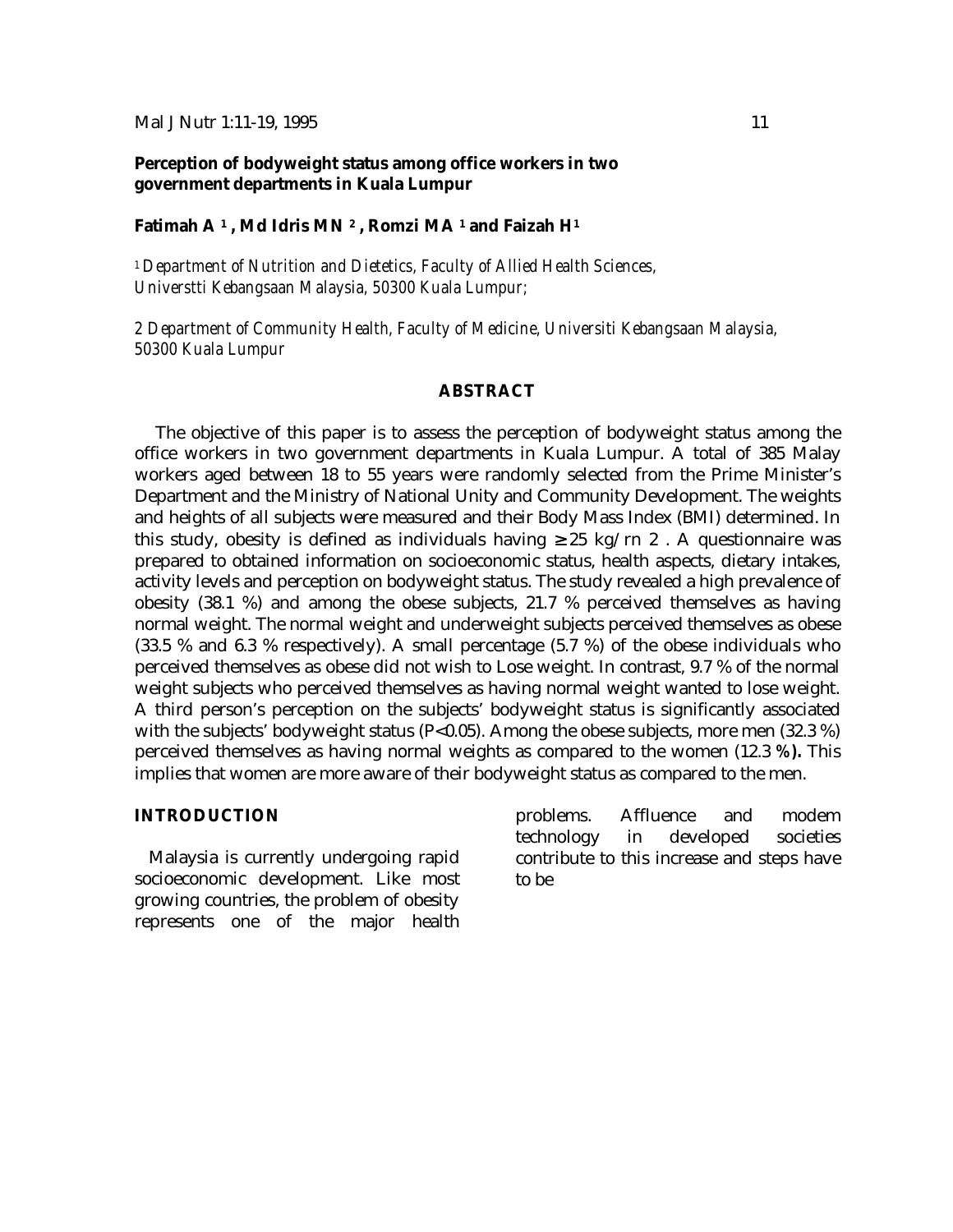taken to overcome the problem. However, weight control programs often fail because there is no attempt to modify clients' personal perception of body image. This encouraged clients to regain weight to match the incorrect images (Popkess & Banks, 1992).

Body image of an individual refers to the physical, emotional and interpersonal view of himself/herself and perception is only one aspects of body image. Misperception of body image may occur in obese patients Some of them may believe that they are larger or smaller than they really are. However, many obese patients do not have disturbances in body Image whereby they gauge their size correctly. In contrary to cultural expectations, not all obese subjects have disturbances in body image (Powers, 1980).

Perception primarily indicates a visual process where sensation is matched with image and the process of recognition take place. When a person said that he perceives something, what he really means is that he has certain expectations about what the thing will be like in the future (Mc Connell, 1974).

This paper reports on the perception of bodyweight status of the obese, underweight and normal weight subjects. The findings will be used in the preparation of an education package in our study to correct the negative perception of bodyweight status especially among the obese individuals.

### **SUBJECTS AND METHODS**

All the government departments in the Federal Territory were initially approached in this cross-sectional study. However, only two departments responded namely, the Prime Minister's Department and the Ministry of National Unity and Community Development. The first phase of this study is done only on the Malay office workers. A total of 500 Malay office workers aged 18-55 years excluding pregnant women and invalids, were randomly selected from the two departments. Only 385 of them responded and others who did not participate were unavailable during the period of the study due to unavoidable reasons.

A questionnaire was designed to obtain information on socioeconomic status, health aspects, dietary intakes, dietary intakes, activity levels and perception of bodyweight status. A guided interview was conducted to obtain the above data. One aspect of the questionnaire requested the respondents to classify themselves as either fat, thin or normal weight based on their and others' perception meaning spouse, family member, colleague or friend. The term fat, thin and normal weight is considered equivalent to obese, underweight and normal weight according to Garrow's classification of body mass index (Garrow, 1981). Questions on their desire to lose weight were also asked.

The height was measured to the nearest 0.1 cm with a microtoise.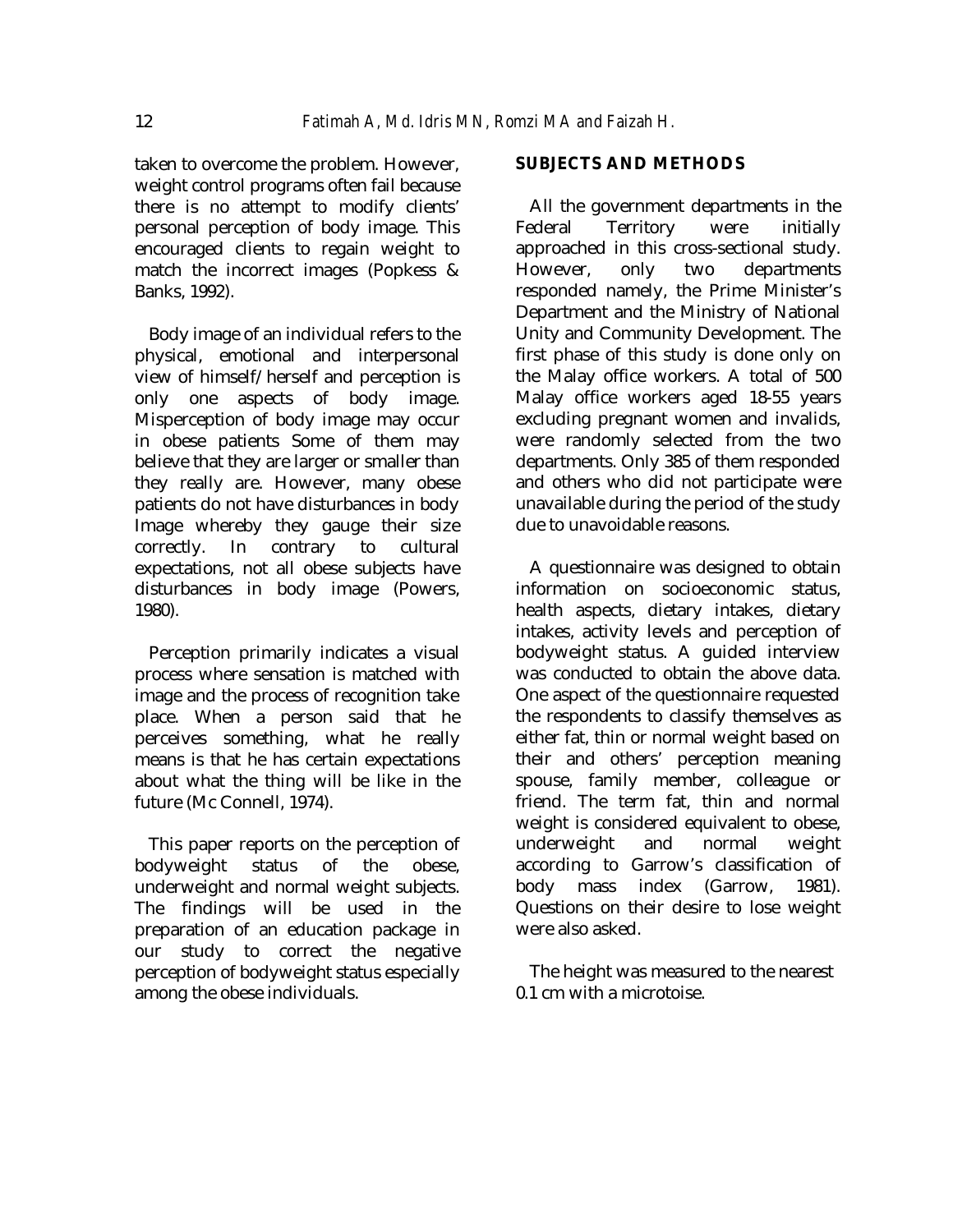The weight was measured to the nearest 0.1 kg with a daily calibrated SECA beam balance. Bodyweight status was assessed based on the Body Mass Index (BMI). The BMI was determined by the following formula : BMI = weight  $(kg)/height$  (m)<sup>2</sup> .Obesity is defined as individuals having BMI equal or greater than 25 kg/m  $2$ . Underweight is defined as individuals having BMI under 20 kg/m <sup>2</sup> whereas normal weight is defined as individuals having BMI between 20 to 25 kg/m<sup>2</sup>.

All data was analysed using procedures in the Dbstats Statistical Computer Program. Variables were tested using chisquare tests.

## **RESULTS**

The characteristics of the study sample are described in Table 1. The total number of the respondents was 385 workers. They comprised of an almost equal percentage of men and women (48.3%, 51.7% respectively. The majority of them were clerks (70.9%), followed by officers (12.5%), security guards/policemen (7.0%) and others (9.6%). Out of 385 respondents, 84.9% were married whereas 15.0% were either single or divorced. The mean age for the total sample was  $37.4 + 6.7$  years old. The majority (51.4%) were between 35 to 44 years of age.

Table 1. Characteristics of 385 government office workers in two government departments in Kuala Lumpur

| Characteristics               |                             | Total (%)                             |
|-------------------------------|-----------------------------|---------------------------------------|
| Sex:                          | Male                        | 186 (48.3)                            |
|                               | Female                      | 199 (51.7)                            |
| Age groups: 18 - 34 years old |                             | 131 (34.0)                            |
| $35 - 44$ years old           |                             | 198 (51.4)                            |
| $45 - 55$ years old           |                             | 56 (14.5)                             |
| Mean age:                     | Male                        | $37.6 \pm 7.3$ <sup>1</sup> years old |
|                               | Female                      | $37.2 \pm 6.1$ <sup>1</sup> years old |
| Mean body mass index:         | Male                        | $23.5 \pm 3.8^1$ kg/m <sup>2</sup>    |
|                               | Female                      | $24.0 \pm 4.3^1 \text{ kg/m}^2$       |
| Posts:                        | <b>Officers</b>             | 48 (12.5)                             |
|                               | Clerks                      | 273 (70.9)                            |
|                               | Security guards & policemen | 27(7.0)                               |
|                               | <b>Others</b>               | 37 (9.6)                              |
| Marital status:               | Single                      | 49 (12.7)                             |
|                               | Married                     | 327 (84.9)                            |
|                               | Divorced                    | 9(2.3)                                |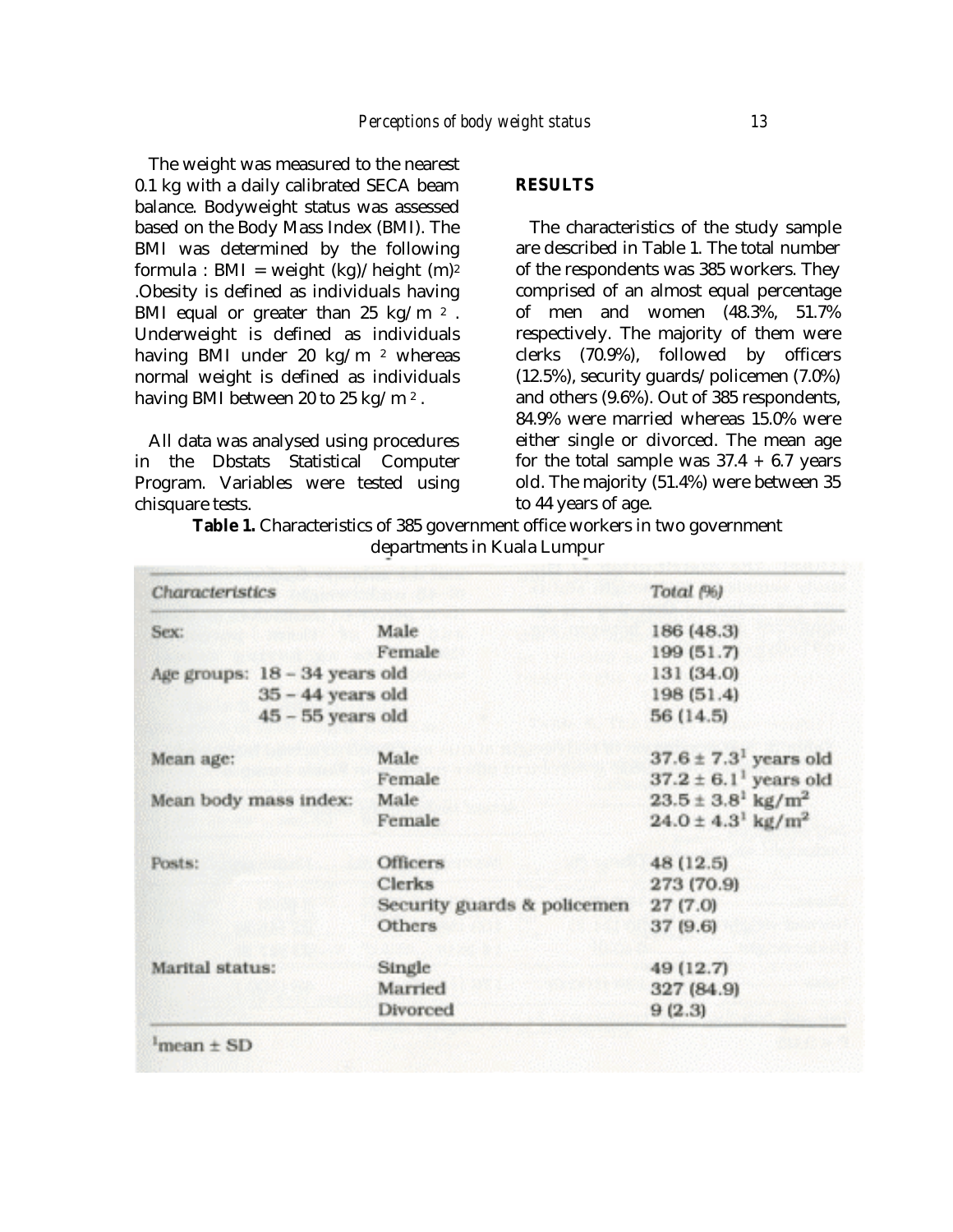| Bodyweight status                          | Men (%)     | Women (%)   |
|--------------------------------------------|-------------|-------------|
| Underweight<br>$(BMI < 20 \text{ kg/m}^2)$ | 29 (15.7)   | 23(11.7)    |
| Normal weight<br>$(BMI 20 - 25 kg/m2)$     | 88 (47.5)   | 96 (49.0)   |
| Obese<br>$(BMI > 25 \text{ kg/m}^2)$       | 68 (36.8)   | 77 (39.3)   |
| Total                                      | 185 (100.0) | 196 (100.0) |

normal weight and obesity among 381<sup>1</sup> government office workers.

**Table 2.** The prevalence of underweight,

<sup>1</sup>4 respondents were excluded due to incomplete data.

Table 2 shows that the prevalence of obesity among the government office workers for both sexes in the two departments studied is 38.1%. The prevalence is almost similar to other studies done by Jones (1976) and Teo *et al.*  (1988). The distribution of the study sample by bodyweight status and sex indicated that there is no significant association between sex and bodyweight status.

The subjects were asked whether they considered themselves as fat, thin or as normal weight individuals. The results show that out of 365 subjects who responded to the questionnaire, 173 (47.4%) considered themselves obese, 37 (10.2%) as underweight and 155 (42.5%) considered themselves to be of normal weight.

The subjects' perception of bodyweight status was then compared to their actual body-weights (Table 3). Twenty three subjects were excluded from the analysis due to incomplete response. Table 3 also indicates that 128 (35.4%) subjects have an incorrect perception of their bodyweight status whereby 30 obese subjects perceived themselves as having normal weights. Among 176 normal weight subjects, 73 of them considered themselves as being obese or underweight (59 and 14 subjects respectively). Out of 48 underweight subjects, 3 of them perceived themselves as obese and 22 of them perceived themselves as having normal weight.

|                     |                          | 302 · government onnce workers in Kuala Lumpur |                  |
|---------------------|--------------------------|------------------------------------------------|------------------|
| Self-perceived      | Actual bodyweight status |                                                |                  |
| bodyeight sto<br>1S | Obese (%)                | Normal weight (%)                              | Under weight (%) |
| Obese               | 108 (78.3)               | 59 (33.5)                                      | 3(6.3)           |
| Normal weight       | 30(21.7)                 | 103 (58.5)                                     | 22 (45.8)        |
| Underweight         | O(0.0)                   | 14(8.0)                                        | 23 (47.9)        |
| Total               | 138 (100.0)              | 176 (100.0)                                    | 48 (100.)        |

**Table 3.** Self-perception of bodyweight status as related to actual bodyweight status among 362 1 government office workers in Kuala Lumpur

<sup>1</sup>23 respondents were excluded due to incomplete data  $P < 0.05$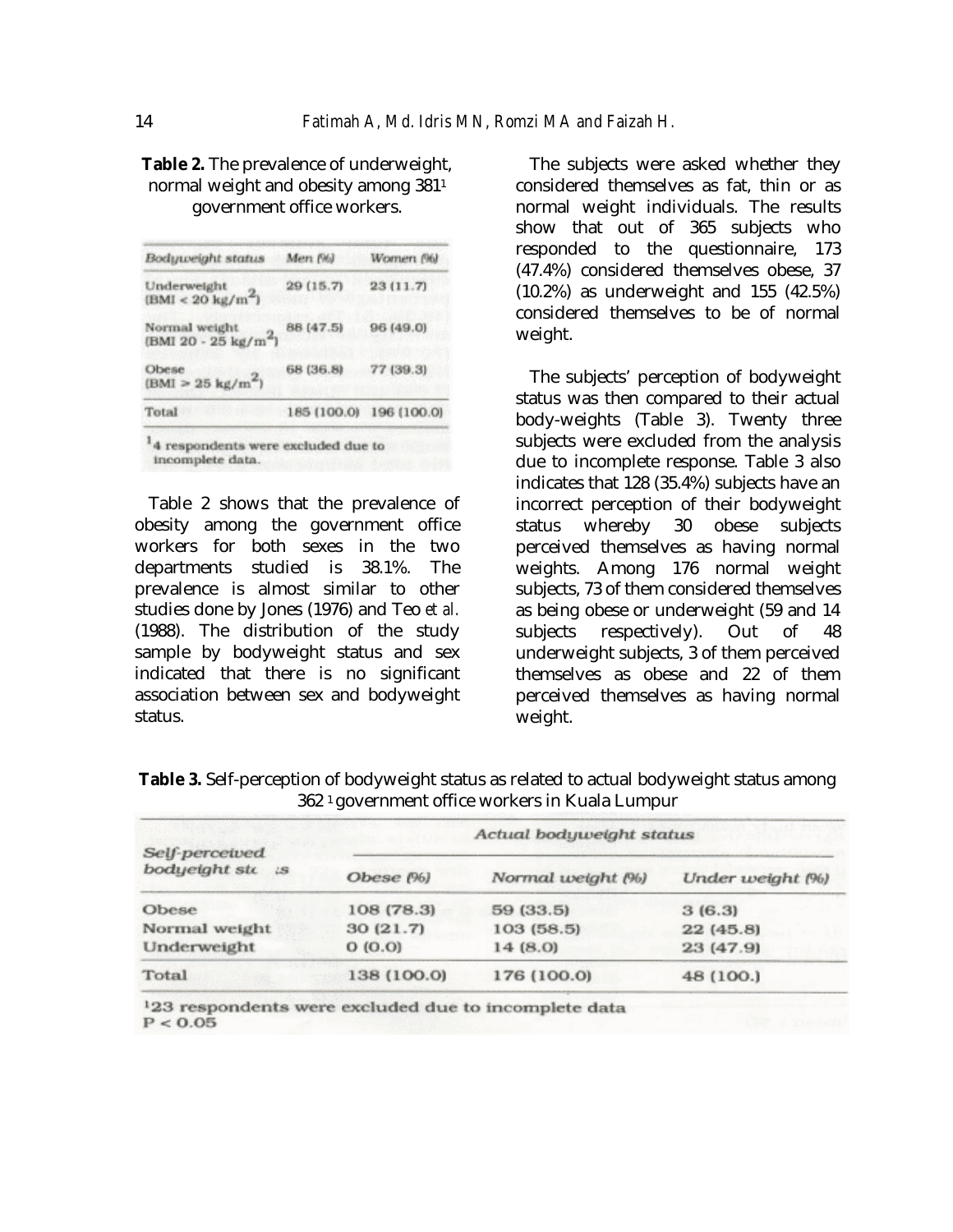It is interesting to note that one fifth (21.7%) of the obese subjects considered themselves as having normal weight. In contrast, 33.5% of the normal weight subjects considered themselves obese. A small percentage of the underweight subjects (6.3%) perceived themselves as obese and 48.5% perceived themselves as having normal weights.

# **Table 4***.* Self-perception of bodyweight status among 138 <sup>1</sup> obese subjects.

|                                        | die Franklingen<br>Sex |            |  |
|----------------------------------------|------------------------|------------|--|
| Self-perceived<br>bodyweight<br>status | Men (%)                | Women (%)  |  |
| Obese                                  | 44 (67.7)              | 64 (87.7)  |  |
| Normal weight 21 (32.3)                |                        | 9(12.3)    |  |
| Total                                  | 65 (100.0)             | 73 (100.0) |  |

# **Table 5.** A third person's perception of bodyweight status on 135 <sup>1</sup> obese subjects by sex

|                                                                          | Sex        |            |  |
|--------------------------------------------------------------------------|------------|------------|--|
| A third person's<br>perception on the<br>subjects body-<br>weight status | Men (%)    | Wornen (%) |  |
| Obese                                                                    | 49 (77.8)  | 49 (68.1)  |  |
| Normal weight                                                            | 12 (19.0)  | 21 (29.2)  |  |
| Underweight                                                              | 2(3.2)     | 2(2.8)     |  |
| Total                                                                    | 63 (100.0) | 72 (100.0) |  |

'10 respondents were excluded due to incomplete data.

Table 4 shows the perception of the obese subjects on their bodyweight status. Among the obese subjects, a higher proportion of men (32.3%) perceived themselves as having normal weight in comparison to the female subjects (12.3%). None of them perceived themselves as underweight.

The subjects were asked to recall comments usually made by a third person (e.g. spouse, family member, colleague or friend) regarding their body weight status. There is no significant association of bodyweight status as perceived by a third person between obese men and women (Table 5). The majority of the obese men (77.8%) and women (68.1%) were perceived as obese correctly by a third person. The remainder of the obese subjects were perceived as nonobese by the third person.

Table 6 describes the desire of the obese individuals to lose weight in relation to their perception of bodyweight status. The majority

**Table 6.** The desire to lose weight as related to self-perception of bodyweight status among 133 obese subjects.

|               | Self-perception of<br>bodır velaht status |            |  |
|---------------|-------------------------------------------|------------|--|
| The desire to | Obese                                     | Normal     |  |
| lose weight   | (Mi)                                      | weight (%) |  |
| No            | 6 (5.7)                                   | 19(67.9)   |  |
| Yes           | 99 (94.3)                                 | 9(32.1)    |  |
| Total         | 105 (100.0)                               | 28 (100.0) |  |

<sup>1</sup>12 respondents were excluded due to incomplete data.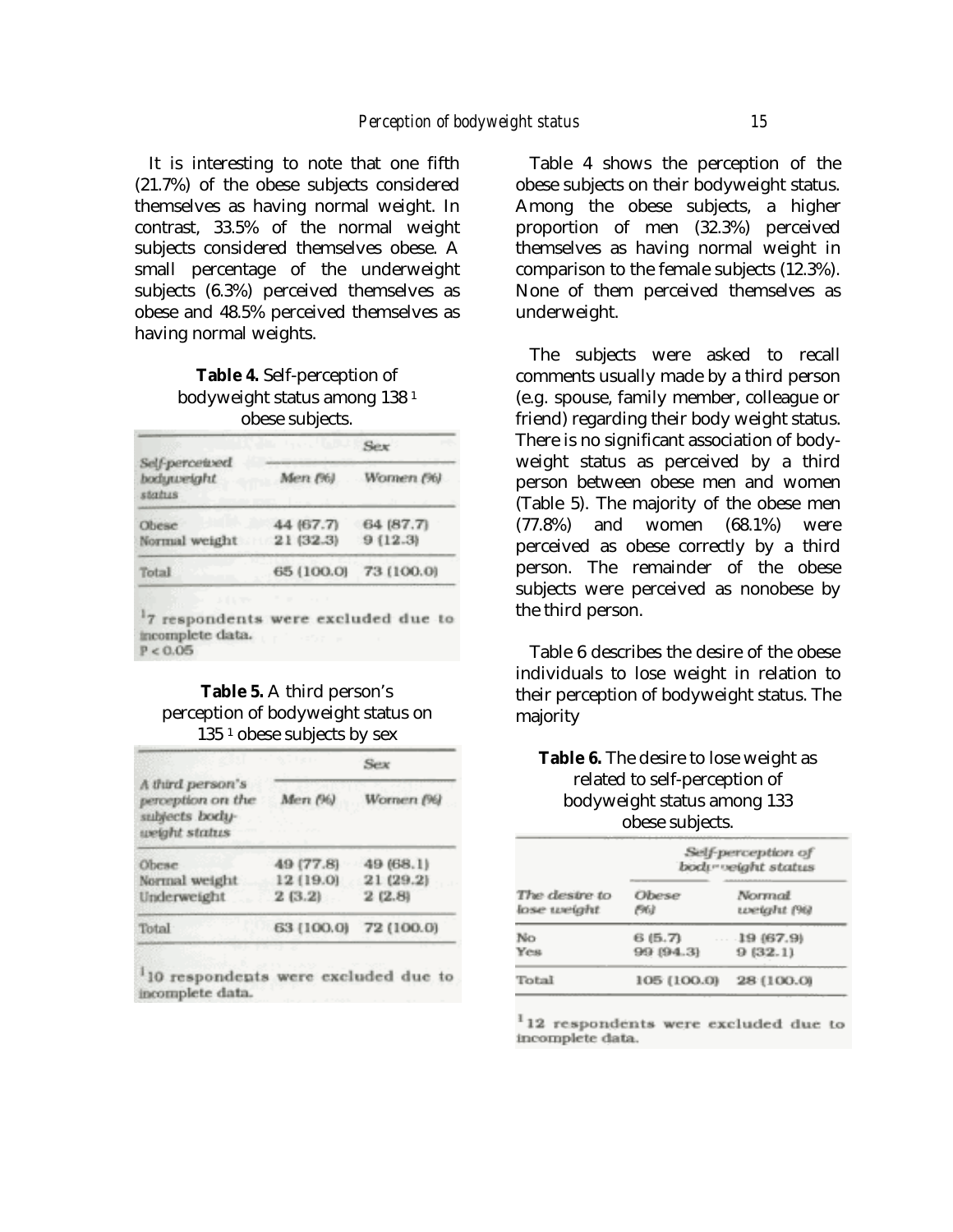|                       | Self-perception of the bodyweight status<br>------ |                   |                 |
|-----------------------|----------------------------------------------------|-------------------|-----------------|
| Destre to lose weight | Obese (%)                                          | Normal weight (%) | Underweight (%) |
| No                    | 16 (28.1)                                          | 84 (90.3)         | 12 (92.3)       |
| Yes                   | 41 (71.9)                                          | 919.71            | 1(7.7)          |
| Total                 | ****************<br>57 (100.0)                     | (100.0)           | 13 (100.0)      |

**Table 7.** The desire to lose weight as related to self-perception of bodyweight status among 163 1normal weight subjects

<sup>1</sup>21 respondents were excluded due to incomplete data.

(94.3%) of the obese subjects who correctly perceived themselves as obese desired to lose weight. However, only 32. 1% of the obese subjects who perceived themselves as having normal weight wanted to lose weight.

Table 7 shows the desire of the normal weight subjects to lose weight in relation to their perception of bodyweight status. The majority of those who perceived themselves as obese wanted to lose weight. However, only 9.7% of the normal weight subjects who perceived themselves as underweight wanted to lose weight.

Table 8 describes the desire of the obese individuals to lose weight. The desire to lose weight was studied in relation to a third person's perception of bodyweight status. The majority (85.1%) of the obese subjects who were perceived as obese by a third person wanted to lose weight. Among the obese subjects who were considered as having normal weights, only 75% desired to lose weight. Only half (50.0%) of those who were considered as underweight by a third person, wished to lose weight.

Table 9 shows the desire of the normal weight individuals to lose weight. The desire to lose weight was studied in relation to a third person's perception of bodyweight status. The majority (60.4%) of the normal weight individuals who were

**Table 8.** The desire to lose weight among 130 1 obese subjects as related to a third person's perception on their bodyweight status

|                       | A third person's perception on bodyweight status |                   |                 |
|-----------------------|--------------------------------------------------|-------------------|-----------------|
| Desire to lose weight | Obese (%)                                        | Normal weight (%) | Underweight (%) |
| No                    | 14 (14.9)                                        | 8(25.0)           | 2 (50.)         |
| Yes                   | 80 (85.1)                                        | 24 (75.0)         | 2(50.0)         |
| Total                 | 94 (100.0)                                       | 32 (100.0)        | 4 (100.0)       |

<sup>1</sup>15 respondents were excluded due to incomplete data.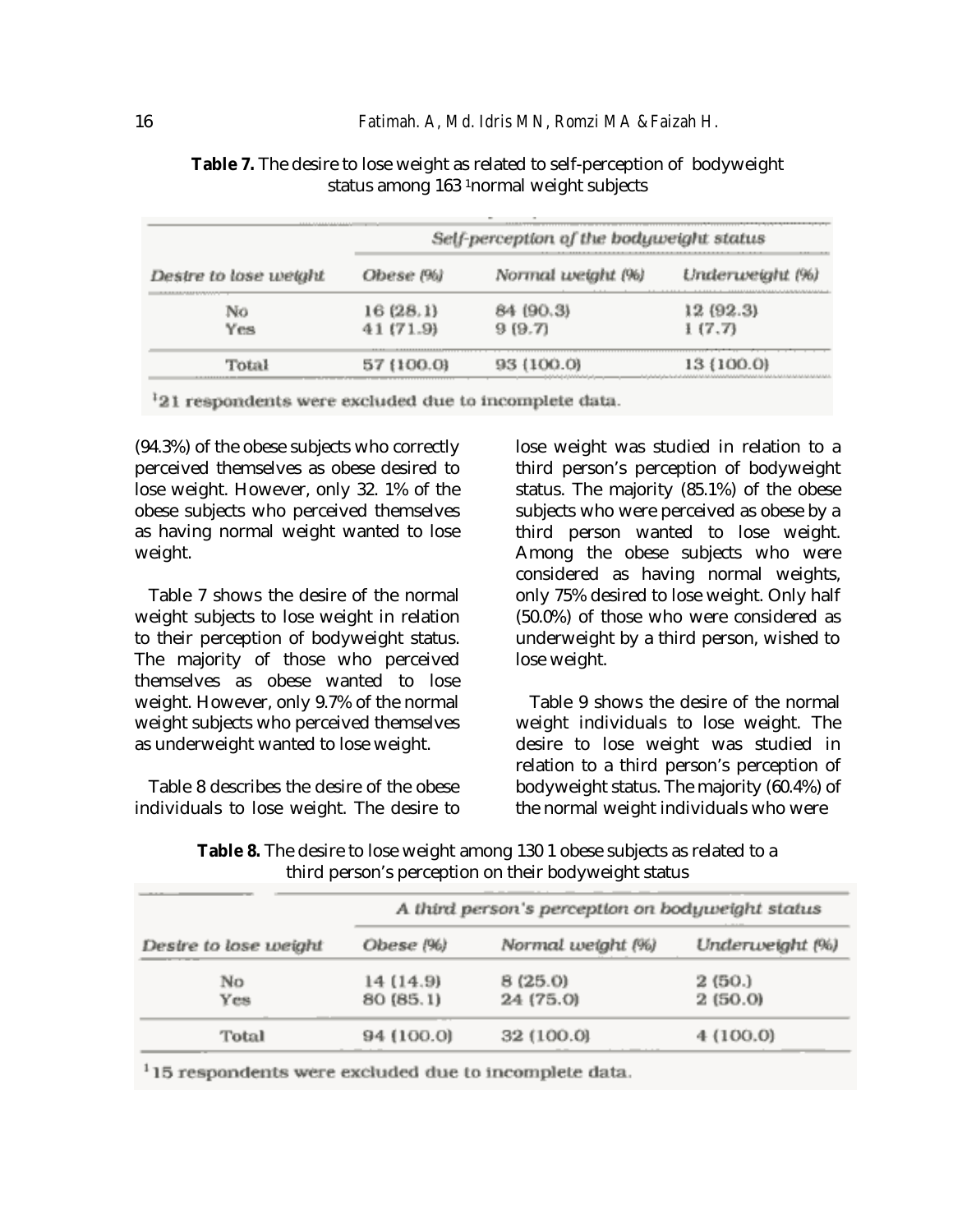|                         | A third person's perception on bodyweight status |                   |                 |
|-------------------------|--------------------------------------------------|-------------------|-----------------|
| . Destre to lose weight | Ohese (%)                                        | Normal weight (%) | Underweight (%) |
| No                      | 19 (39.6)                                        | 63 (84.0)         | 29 (76.3)       |
| Yes                     | 29 (60.4)                                        | 12 (16.0)         | 9(23.7)         |
| Total                   | 48 (100.0)                                       | 75 (100.0)        | 38 (100.0)      |

**Table 9.** The desire to lose weight among 161<sup>1</sup> normal weight subjects as related to a third person's perception on bodyweight status

23 respondents were excluded due to incomplete data.

perceived as obese by a third person wanted to lose weight. Among the normal weight subjects who were considered as having normal weight and underweight by a third person, 16.0% and 23.7% respectively desired to lose weight.

# **DISCUSSION**

The majority (78.3%) of the obese subjects perceived themselves as obese. Among the normal weight subjects, 58.5% perceived themselves as having normal weights whereas only 48.5% of the underweight subjects saw themselves as underweight. The result shows that the individuals who were obese tend to perceive their bodyweight status more correctly than the nonobese individuals. A similar finding is also documented by Wolman (1982).

Among the normal weight individuals, quite a high percentage (33.5%) of them perceived themselves as obese. This might be due to the fact that they were not satisfied with their body image which was reflected by their misperception on their bodyweight status. This finding is comparable to studies done by Laffrey (1986) who reported that 92% of the overweight and 36% of the normal weight participants perceived themselves as obese. However, the percentage of normal weight subjects who thought that they are obese in our study is lower than that reported by Laffrey (1986). This could be due to the influence of cultural standards of desired body shapes. According to Wolman (1982), the perception and evaluation of one's body appears to be highly influenced by cultural and societal standards of appropriate body shapes.

A high percentage (45.8%) of the underweight individuals considered themselves as having normal weights. This implies that the underweight state was more desirable and considered "normal" among the subjects. Most persons generally tend to overestimate their body size (Cappon & Banks, 1968).

In this study, the result indicates that among the obese subjects, more men (32.3%) thought that they are of normal weight as compared to the women (12.3%). The result implies that men tend to underestimate their actual body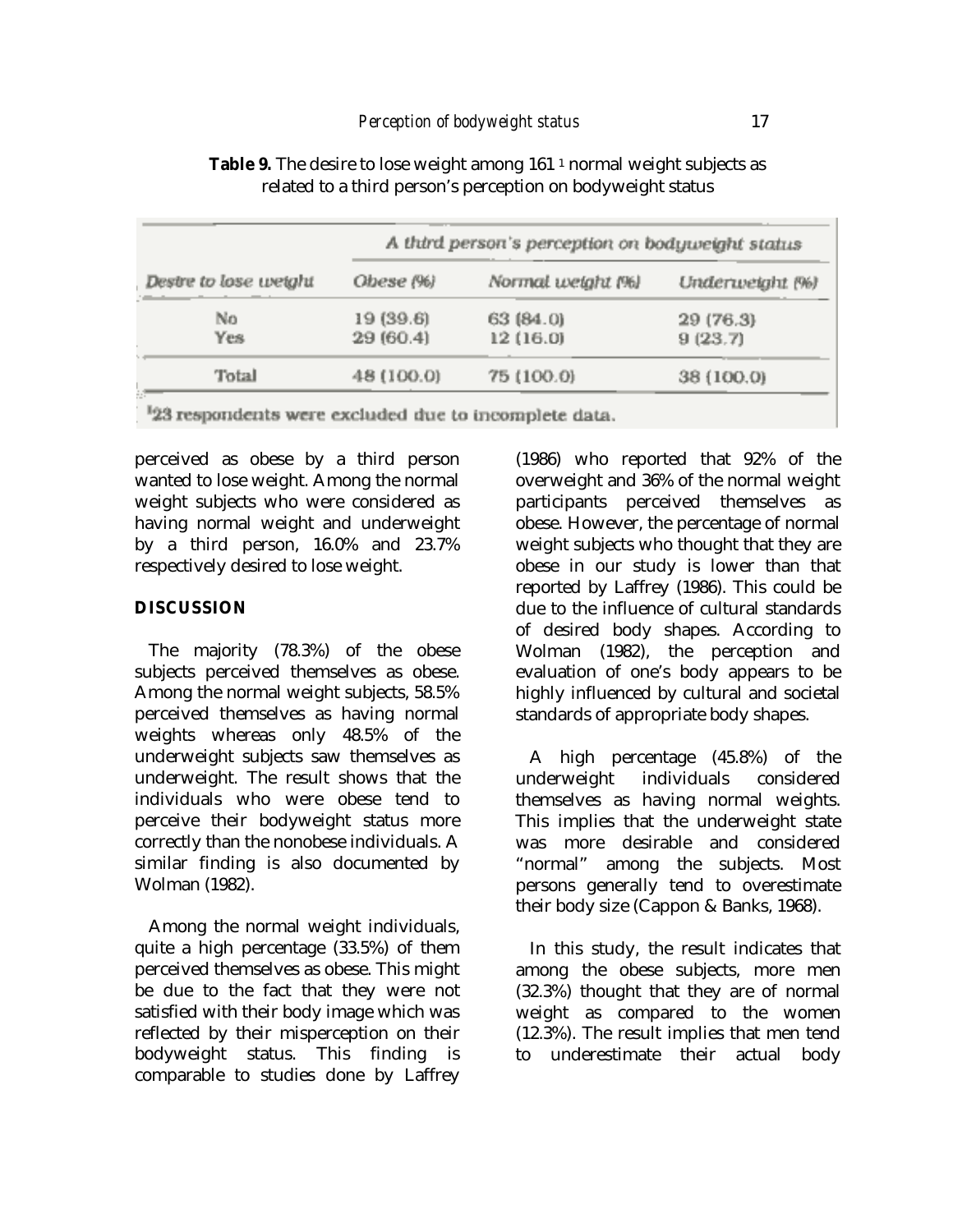size whereas the reverse is true for women. Twice as many women is not happy with their body weight status as men.

The findings indicates that 27.4% of the obese subjects were considered as not obese by a third person (they were either perceived as having normal weight or underweight). However only 21.7% of the obese subjects saw themselves as not being obese. None of them perceived themselves as underweight. This results suggest that the obese subjects perceived overweight status better than a third person.

The majority of the obese subjects (94.3%) who perceived themselves as obese wanted to lose weight. Only 32. 1% of the obese individuals who thought that they are of normal weight desired to lose weight. This implies that the selfperception on bodyweight status of the obese individuals influenced their desire to lose weight. White (1984) concluded from his research findings that body image is a more important motivating factor for entering treatment than were physiological health concerns. The remainder 5.7% of the obese individuals who saw themselves as obese did not want to lose weight. However, this percentage is lower compared to a study done by Horm and Anderson (1993) on a random sample of the United States' population. He reported that 27% of those persons who saw themselves as obese made no attempt to lose weight.

The similar trend is observed among the normal weight subjects regarding their desire to lose weight. The majority of them (71.9%) who perceived themselves as obese wanted to lose weight. Only 9.7 % of the normal weight individuals who perceived themselves as having normal weight desired to lose weight.

A third person's perception of bodyweight status is an important factor for the obese subjects to lose weight. The majority (85.1%) of the obese subjects who were thought as obese by a third person, wanted to lose weight.

Self-perception of bodyweight status is a slightly better motivating factor in influencing the desire to lose weight among the obese subjects. This study reports that 94.3% of the obese subjects desired to lose weight as compared to 85.1% of those who were perceived as obese by a third person. A similar trend is true among the normal weight subjects whereby their own perception is a better motivating factor than a third person's perception.

# **CONCLUSIONS**

In conclusion, the study reports that 21.7% of the obese individuals perceived themselves as having normal weights. There are also other forms of misperception of bodyweight status. The underweight subjects reported themselves as being obese or of normal weights and the normal weight subjects considering themselves as obese and underweight. The focus of this study is only on the obese individuals. Another paper will report on the psychological implications on the misperception of bodyweight status.